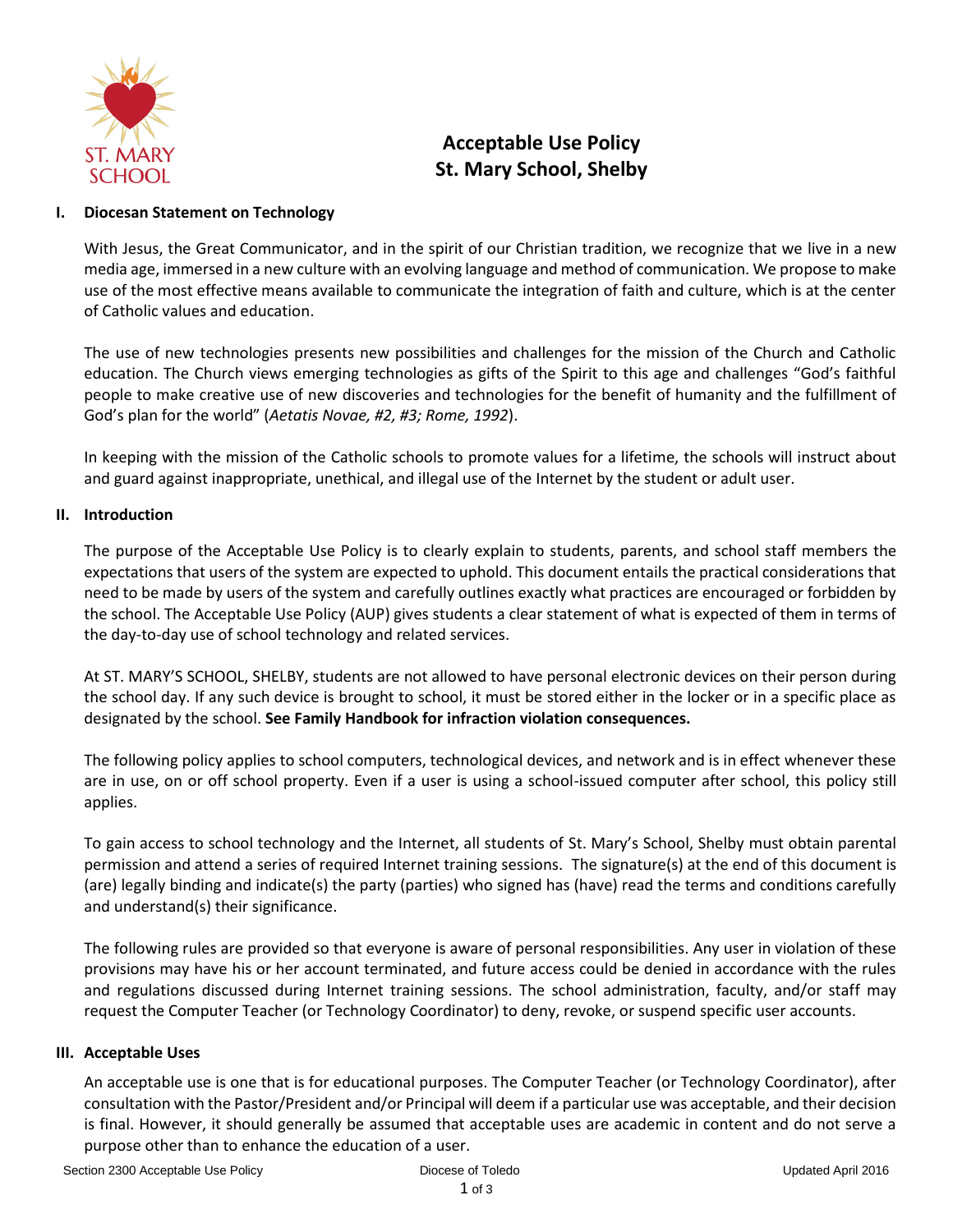#### **A. Safe Communication**

- 1) *Personal Information:* When using the computer network and Internet, minors should not reveal personal information about themselves or any other individuals, such as home address, phone number, full name, or any other identifying information.
- **2)** *Meetings:* Minors should never arrange a face-to-face meeting with someone they first "met" online without seeking permission from the teacher and parent.

#### **B. Netiquette**

1) *Behavior:* Users are expected to abide by generally accepted rules of network etiquette and conduct themselves in a responsible, ethical, and polite manner while online. Disruptive or disturbing behavior and the use of vulgar, obscene, or bigoted language or materials will be handled as disciplinary issues.

# **C. Copyrights**

1) *Honesty:* Users must respect all copyright laws that protect software owners, artists, and writers. Plagiarism in any form will not be tolerated.

#### **IV. Unacceptable Uses**

An unacceptable use is one that violates not only the specifics of the guidelines presented but the spirit of St. Mary's School, Shelby in keeping with its Internet Safety Policy and the teachings of the Catholic Church. It is possible that a specific use that is not discussed in the following guidelines is unacceptable since no list is completely exhaustive, so it is imperative that students act responsibly and are accountable for their actions. If a student is not sure if a particular use is permitted by the spirit of this policy, he or she should consult their teacher or Computer Teacher (or Technology Coordinator). Unacceptable uses will result in appropriate levels of discipline, possibly including a loss of computer access, as well as other disciplinary or legal action.

#### **A. Recording devices**

- 1) *Messaging:* Students are not permitted to use any app that allows for transmission of videos or pictures that can be viewed only for a short amount of time (such as Snapchat).
- 2) *Prohibited Areas:* Students may not take recording devices into certain areas such as bathrooms and locker rooms.
- 3) *Sexting:* Students are not permitted to "sext" or transmit other sexually oriented images.
- 4) *Permission:* Students may not use devices to record audio or video or to take pictures at any time without first obtaining permission from a teacher in advance. Permission will only be granted for the purposes of a bona fide school assignment.

#### **B. Downloads**

- 1) *Games:* Students are not permitted to download or play games on school technology unless such game playing has an educational purpose and is specifically directed by the supervising teacher.
- 2) *Viruses:* Students are not permitted to download (or upload) a worm, virus, Trojan horse, time bomb, or other harmful form of programming or vandalism.

# **C. Unauthorized Access**

1) *Bypasses:* Any unauthorized technology used for the purpose of bypassing security systems, avoiding internet filtering, or gaining unauthorized access is not permitted. This includes the use of ssh, proxy-bypass software, remote desktop sessions, anonymizing websites/software and other technologies.